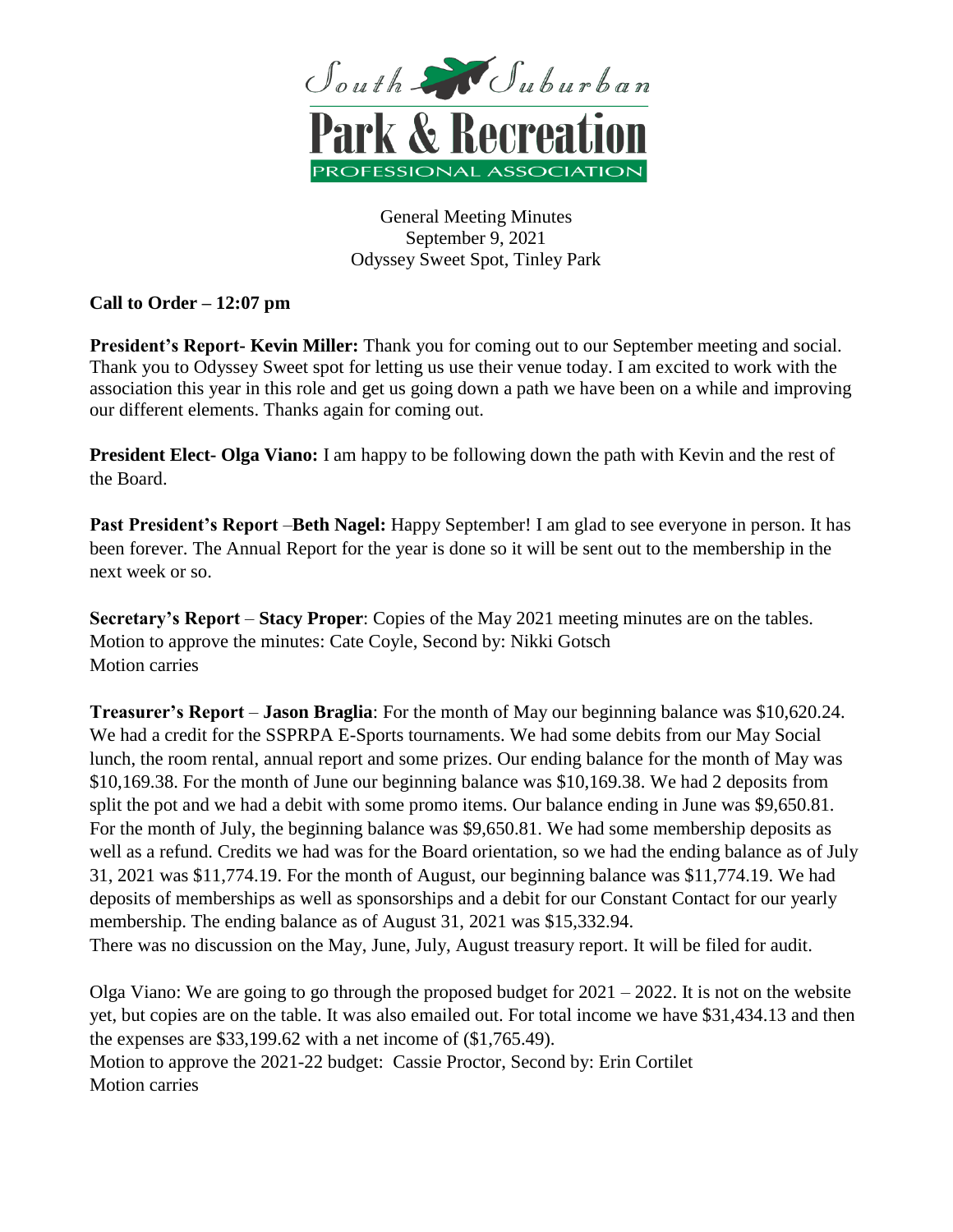## **Committee Reports**

- **Athletics- Keith Blomberg:** We talk everything athletics- valuable information on programs, classes, camps, leagues, trends and everything athletics you can think of. We did not meet in August. We will meet September  $20<sup>th</sup>$  – every third Monday of the month. Reminders and agendas will be sent out a week before. We will meet via Zoom and at our first meeting we will talk about in-person meetings.
- **Awards- Rachel Bauer:** Kristine Wahlgren is the co-chair. We put on the April awards ceremony and get all of the information together for criteria, nominations, order the plaques, and put together the program. Meet as needed. Will start working on it in a couple of months.
- **Day Camp/Teens- Meghan Fenlon:** Our committee is made up of two separate groups. There is the Teen which meets monthly from September through May. We talk about teen programming, summer camps, and anything in regards to summer camps – programming, field trips, current standards. We have an occasional representative from PDRMA join us. Our first meeting will be via Zoom a week from today, Thursday at 9:30 am. If you have not received a link, reach out to Meghan. The other portion of this committee is Day Camp Workshop. We put on large workshop for day camp staff and site directors. It is typically the first Friday in June. We have had anywhere in the past from  $250 - 350$  participants. It has been canceled the past 2 years and some agencies have reached out about it. We are looking to do something; not sure what it will look like. The committee will typically meet starting in January, so if interested reach out to Meghan.
- **Diversity - Nikki Gotsch:** I am the co-chair. Keith Wallace with LWSRA is the chair. We cover topics from race, religion and anything that makes somebody diverse. We will meet after every general meeting. Today we are meeting at 3 pm via Zoom. If you are interested I will add you to our list. We also do a service project in a low-income or diverse neighborhood. Last year we did it in April. Thanks to everyone that came out to Fairmont Community Center in Lockport to help plant flowers and beautify the Community Center. We are looking for another one so if you have any ideas, share with Nikki or Keith.
- **Early Childhood- Scott Gray:** We meet via Zoom. Our last meeting we discussed preparing for this school year and all or our handbooks. We'll also be setting up a similar workshop to DC Workshop for the Early Childhood staff. We also have weekly roundtables for our teachers that they have open discussions similar to our meetings, so if anyone is interested in that reach out to Karen or myself or Kelly from New Lenox.
- **Facilities- Chris Finn:** Rachel Bauer is my co-chair. The facilities committee will meet on September 29 at 1:30 pm via Zoom. We will be discussing our topics for the upcoming year as well as if we will meet in person. Let Chris know if you would like to be added to the email list. We talk about every type of facility and things within the facilities.
- **Legislative- Hollice Clark:** Co-chair is Greg Lewis. We meet the first Monday of the month via Zoom.
- **Membership/Publicity- Jason Braglia:** Currently we have 209 members. We have 46 full members, 155 select members, 2 full business, 4 individual business, 1 retired and 1 individual. A couple of highlights, meeting agenda and treasurer's report will be posted on our website and will not be printed for meetings. The first meeting we printed them, but going forward we will not print them, so you can print your own copy or bring a device to follow along. For in-person meetings, be sure to wear your name badges. We will not be going around and doing introductions at the start of the meeting. A survey was sent out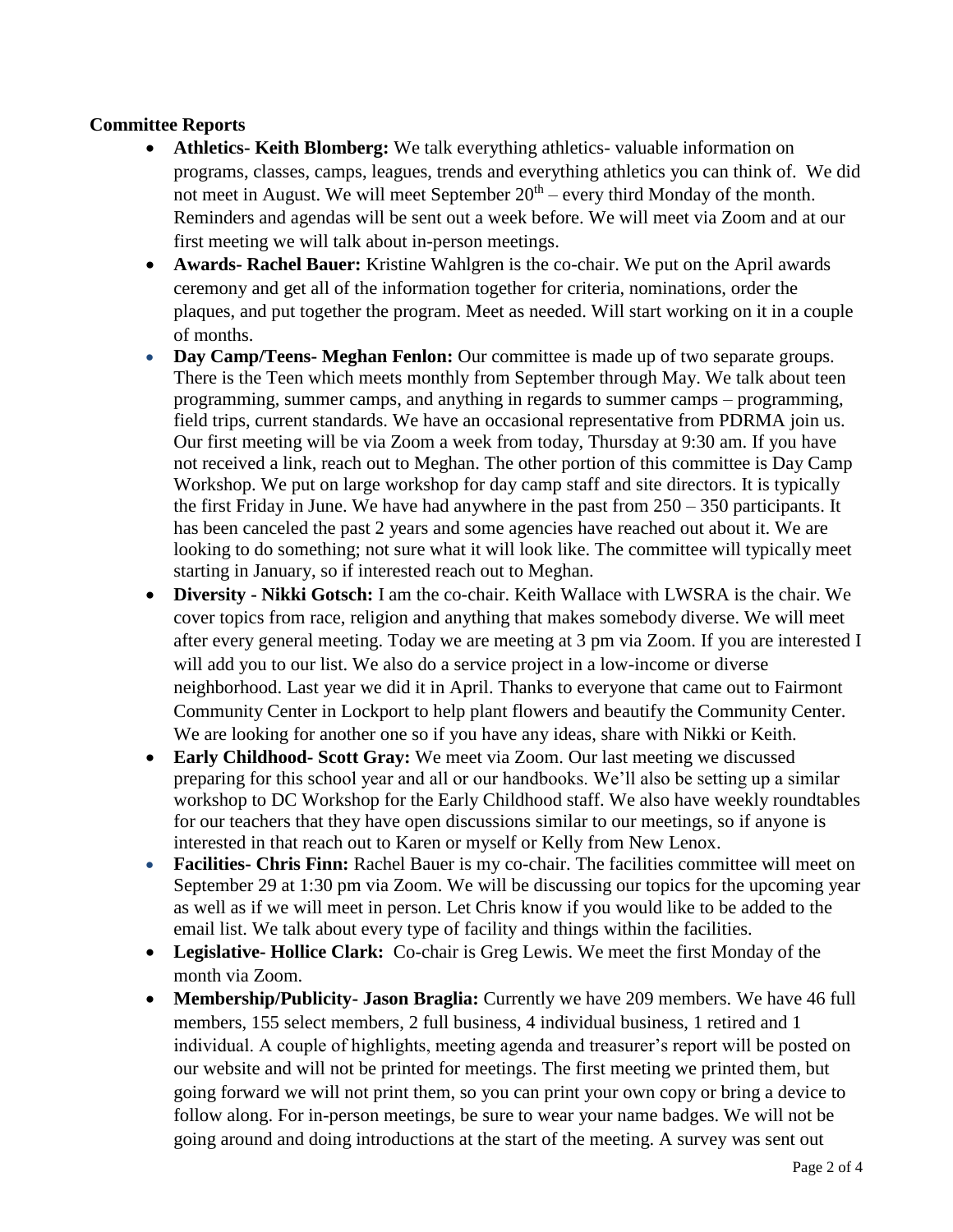yesterday in regards to your comfort level with in-person meetings, so be sure to take that. As of now for September/October, they will be in-person, but we want to know what your comfort level is for future meetings.

- **Professional Development- Olga Viano:** Beth Nagle is my co-chair. We do not meet monthly, but we discuss topics for each meeting and to get speakers to come in to talk to the group**.** We have the topics and speakers set-up for this year, so we will meet later on this year to get everything set-up for next year. We also secure the meeting locations that are not socials. This year: October – Palos Heights for the focus group for Strategic plan. The more people we can have come to discuss and share their opinions on the Strategic Plan the better. November meeting will be on a Wednesday because November 11 is a holiday @ Worth Park District with Hitchcock Design Group. Hitchcock will not present via Zoom. December Social TBD, January/Hickory Hills with T-Mobile, February/student meeting at Moraine Valley, March/Oak Forest legislative update/Diversity committee, April/Midlothian awards, and May social TBD. We are working with Matt Fairbanks from Palos Heights on a Leadership series, so we will send an email out about that. It will be different than a meeting date and we will have Bobbi Nance out to speak; one in the fall and one in April.
- **School Age- Rebecca Perkaus:** We meet from August to May. We met in August and discussed all of the hardships we are facing, staffing issues, before and after school programming, and youth programming. Our next meeting is September 24 and we are meeting via Zoom for the year.
- **Social- Cassie Proctor:** Erin Cortilet is my co-chair. Everyone should have received a ticket for door prizes. I have split the pot tickets. We meet as needed. We planned the social today and we will be meeting to plan the December social and Conference social if that will be happening. Lately we have been meeting via Zoom, but we also like to meet at bars. Contact Cassie if interested in joining the committee.

**Tom Hartwig:** We will be hosting a social at the NRPA Conference in Nashville. I am working on putting it together and working on the venue. It will be on Wednesday @ 8:30 pm. As soon as I secure a place, we will get that information out.

- **Special Events- Eric Sloyan:** During our meetings we discuss special events districts are running that month. We also discuss topics on marketing or safety during our special events. Our first meeting will be September 14 at 11:00 am via Zoom and we will discuss if we want to meet in-person or via Zoom. My co-chair is Cassie.
- **Sponsorship/Marketing- Jason Braglia:** We meet via Zoom and hope to have our first meeting next week. If interested in joining, send me an email. We discuss anything marketing wise; marketing different programming. We are going to be working on obtaining sponsorships for our meetings and socials. Currently we have 5 meetings and social sponsors, but we are looking to increase that.
- **Student- Delaney Harty absent – report submitted:** Her first meeting will be held via Zoom Tuesday, September 21 at 2 pm. Please email her if you are interested in joining the committee. They meet the third Tuesday of each month at 2 pm in person or Zoom. They will decide that for the year at their first meeting.